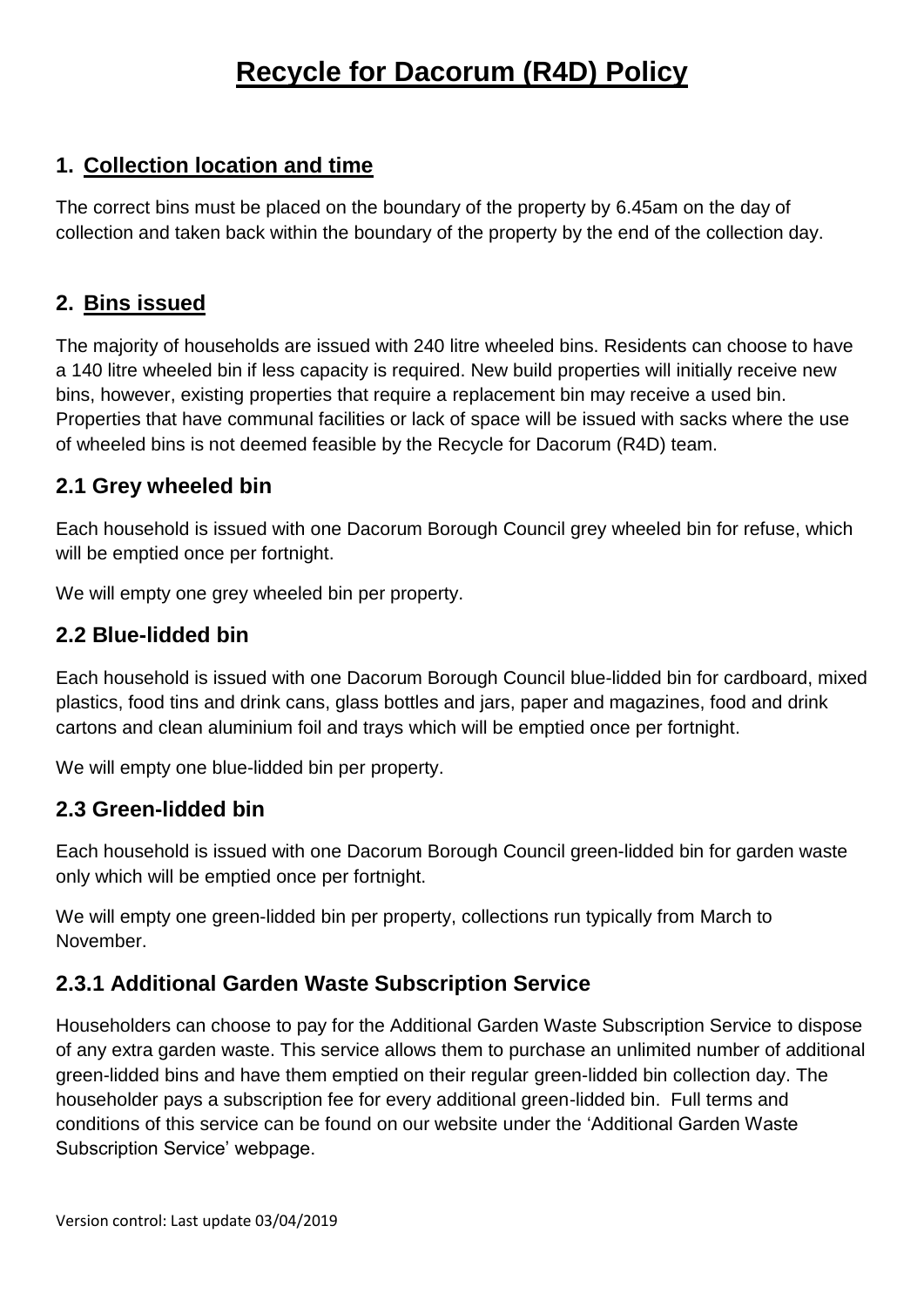# **2.4 Kerbside and kitchen caddies**

Each household is issued with one 5 litre kitchen caddy and one 23 litre Dacorum Borough Council kerbside caddy for food waste only. The kerbside caddy will be emptied once per week.

We will empty a maximum of two kerbside caddies per property.

## **3. Missed bins**

A missed collection must be reported to us within two working days. However, if you are paying for us to return and collect a missed bin then this timescale does not apply.

Reports of missed bins will be actioned by the end of the next working day providing there is not a problem with the collection as described below. Our crews electronically record issues such as bins not out, contamination etc. (such as those below) onto a database when passing the property.

## **3.1 Contamination**

If there is contamination (items that are incorrect) in the bin we will not collect it. We will leave an advisory notice on the bin to say why it has not been collected and request that the contamination be removed. The bin will then be emptied on the next scheduled collection day. For a charge of £40 we can return to the property the next working day upon receiving the payment as long as the contamination has been removed. This charge will cover the cost of the crew returning to the property. If you do not wish to pay the fee, then you will be asked to wait until the next scheduled collection or take the waste to your nearest Household Waste Recycling Centre.

## **3.2 Bin not out /not on boundary**

If the bin is not on the boundary when the crew pass we will not return to the property. We will empty the bin on the next scheduled collection day. For a charge of £40 we can return to the property the next working day upon receiving the payment so long as the bin is on the boundary of the property. This charge will cover the cost of the crew returning to the property.

# **3.3 Bin too heavy**

If too much material is put into a bin, it can become too heavy and be unsafe for our crews to move. If a bin is too heavy to lift we will leave an advisory notice on the bin. It is the resident's responsibility to remove items from the bin so it can be emptied on the next scheduled collection day. For a charge of £40 we can return to the property the next working day upon receiving the payment so as the weight of the bin has been reduced to a manageable level. This charge will cover the cost of the crew returning to the property.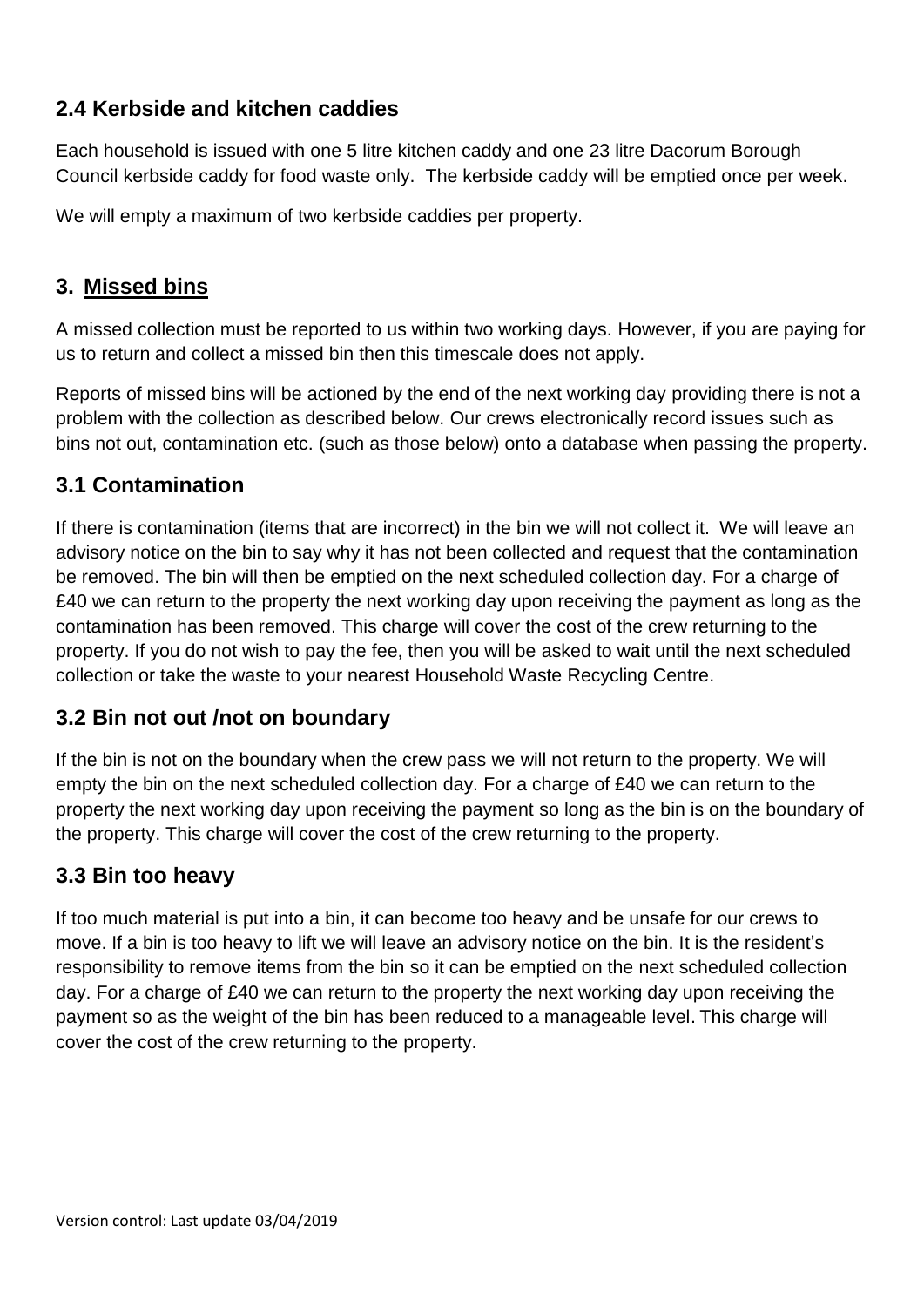# **3.4 Part-emptied bin**

If the material in the bin is too compact or too large and it has become stuck, our crew will try to empty as much of the bin as they can. An advisory notice will be left on the bin requesting that the contents are loosened for the next scheduled collection day. For a charge of £40 we can return to the property the next working day upon receiving the payment as long as waste is able to be tipped. This charge will cover the cost of the crew returning to the property.

#### **4. Excess waste**

#### **4.1 Green-lidded bin**

No extra garden waste will be collected unless a resident has paid for the Additional Garden Waste Subscription Service.

Excess garden waste can be taken to the Household Waste Recycling Centre or composted at home.

#### **4.2 Grey bin**

No additional residual waste will be collected.

If the grey wheeled bin is overflowing and the lid is raised to a point where it is unsafe to move, the refuse bags will be removed from the top of the bin to make it safe and the content of the bin will be emptied. The surplus bags that were on top the bin will be placed in the bin for the next collection date. Crews will record this onto a database whilst outside the property and leave and advisory notice on the bin.

#### **4.3 Blue-lidded bin**

Excess recycling will be collected ensuring it is placed in a suitable rigid container beside the bluelidded bin. Recycling can also be taken to one of the Neighbourhood Recycling Centres located around the borough.

## **4.4 Kerbside and kitchen caddies**

Residents are eligible for two kerbside caddies if required. Excess food waste will be collected if it is within a second kerbside caddy or a bag placed on top of the caddy on the morning of the collection – it will not be accepted from any other container.

## **5. Additional bins**

We are unable to supply any additional bins to properties and we will only empty one bin of each type per household. With the exception of kerbside caddies and green-lidded bins, as outlined in Section 4.4 and 2.3.1